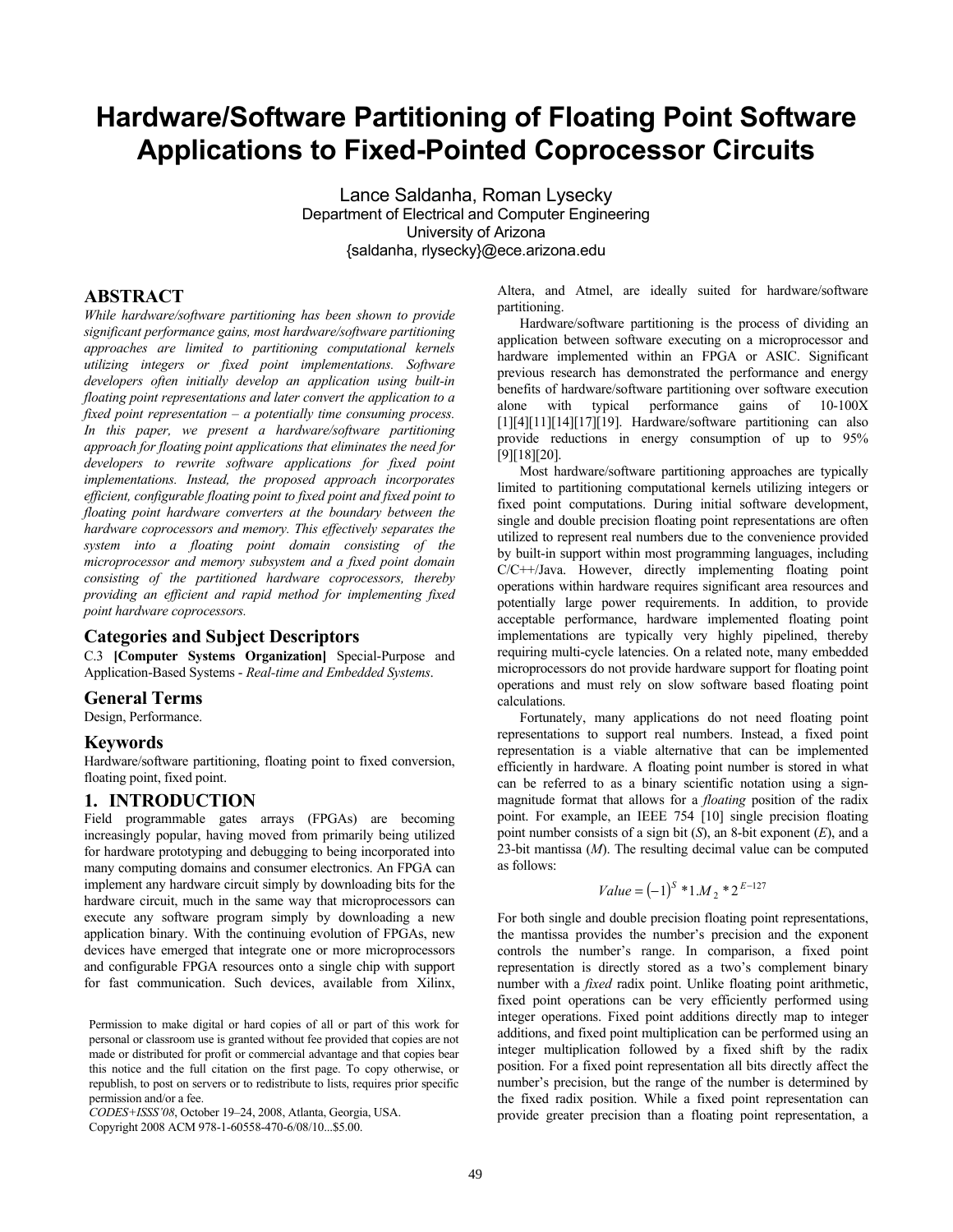**Figure 1:** Overview of proposed microprocessor/coprocessor architecture with configurable *Float-to-Fixed* and *Fixed-to-Float* converters.



floating point representation provides a much greater dynamic range of numbers that can be represented. For example, the smallest possible positive single precision floating point number is 1.2e-38, whereas the smallest possible positive number that be represented by any 32-bit fixed point representation is only 2.3e-10.

For those applications that do not require the dynamic range supported by floating point representations, a fixed point implementation is often the best approach. However, one of the biggest challenges of using fixed point arithmetic is that of software development. Again, due to the lack of built-in support for fixed point representations in most programming languages, software developers will often initially develop an application using floating point representations and later convert the application to a fixed point representation.

In an attempt to ease such development efforts, several research efforts have provided tools to assist in converting software programs using floating point values into fixed point implementations [2][5][12][15][16]. FRIDGE [12] is a system level fixed point design methodology in which a designer initially provides localized annotations for the critical fixed point operands using the *fixed-C* extension to the C programming language followed by simulation to verify correctness and automatically determine the fixed point representation needed throughout the remainder of the software application. The *fixify* environment, presented in [3], initially utilizes simulation to determine the ideal fixed point representation followed by a design space exploration step that analyzes the tradeoffs between numeric degradation, cost, and performance. As digital signal processors (DSPs) typically incorporate dedicated support for fast fixed point computations, in [15], researchers present an automated methodology for optimizing the application performance executing on a DSP while meeting a designer specific accuracy constraint. These existing automated conversion approaches are primarily targeted at the compilation phase of software development, for which the resulting output is a fixed point software implementation in which all floating point operations have been converted to a fixed point implementation.

Similar challenges are encountered within hardware/software partitioning. For applications using floating point computations, a designer must minimally convert the floating point operation to a fixed point implementation for the critical kernels of the application that will be partitioned to hardware. While dedicated hardware for floating point operations may be needed for some applications, the significant area requirements and multi-cycle latencies preclude its

use for most. Whether a designer manually converts the critical kernels to a fixed point representation or relies on an automated methodology, the end result is that the initial software application must be modified before partitioning.

In this paper, we present an automatable hardware/software partitioning approach for floating point software applications that eliminates the need for developers to rewrite software applications utilizing fixed point implementations before partitioning. Instead, the proposed approach incorporates efficient, configurable floating point to fixed point and fixed point to floating point hardware converters at the boundary between the hardware coprocessors and memory. This effectively separates the system into a floating point computing domain consisting of the microprocessor and memory subsystem and a fixed point computing domain consisting of the partitioned hardware coprocessors. Within the proposed approach, no modifications are needed for the software application. Furthermore, the hardware coprocessor development, whether automated or manually performed, can treat floating point computations much in the same way as integer computations, thereby providing excellent hardware performance with minimal hardware requirements. We examine the performance improvements and hardware requirements of the proposed hardware/software partitioning approach for several embedded applications from the MiBench [8] and MediaBench [13] benchmark suites.

# **2. HARDWARE/SOFTWARE PARTITIONING OF FLOATING POINT APPLICATIONS**

Figure 1 provides an overview of the proposed microprocessor/coprocessor architecture for hardware/software partitioning of floating point applications to fixed point hardware implementations. The partitioned application execution is separated into a floating point computing domain and a fixed point computing domain. The floating point domain encompasses the normal software execution and includes the microprocessor, caches, and memory subsystems. After partitioning the application between hardware and software, the software portion may continue to utilize floating point numbers. As such, all real numbers stored within the memory will utilize single or double precision floating point.

The fixed point domain consists of the hardware coprocessors implemented using a fixed point representation and configurable *Float-to-Fixed* and *Fixed-to-Float* hardware converters that interface between the hardware coprocessors and microprocessor or memory. All floating point values read from memory will be converted by the *Float-to-Fixed* converter to the target fixed point representation. Similarly, all fixed point values written back to memory will be converted by the *Fixed-to-Float* converter to a floating point representation.

By separating the partitioned application execution into floating point and fixed point domains, the software implementation does not need to be developed using, or converted to, a fixed point implementation. Instead, floating point operations may be used as needed by the application, requiring no modification to the initial floating point application, thereby reducing designer effort. After partitioning, the software partition will continue to utilize floating point operations. On the other hand, the hardware partition will utilize a fixed point representation in which arithmetic operations are only marginally more complex than their integer counterparts, providing fast, small, and power efficient hardware support for real numbers.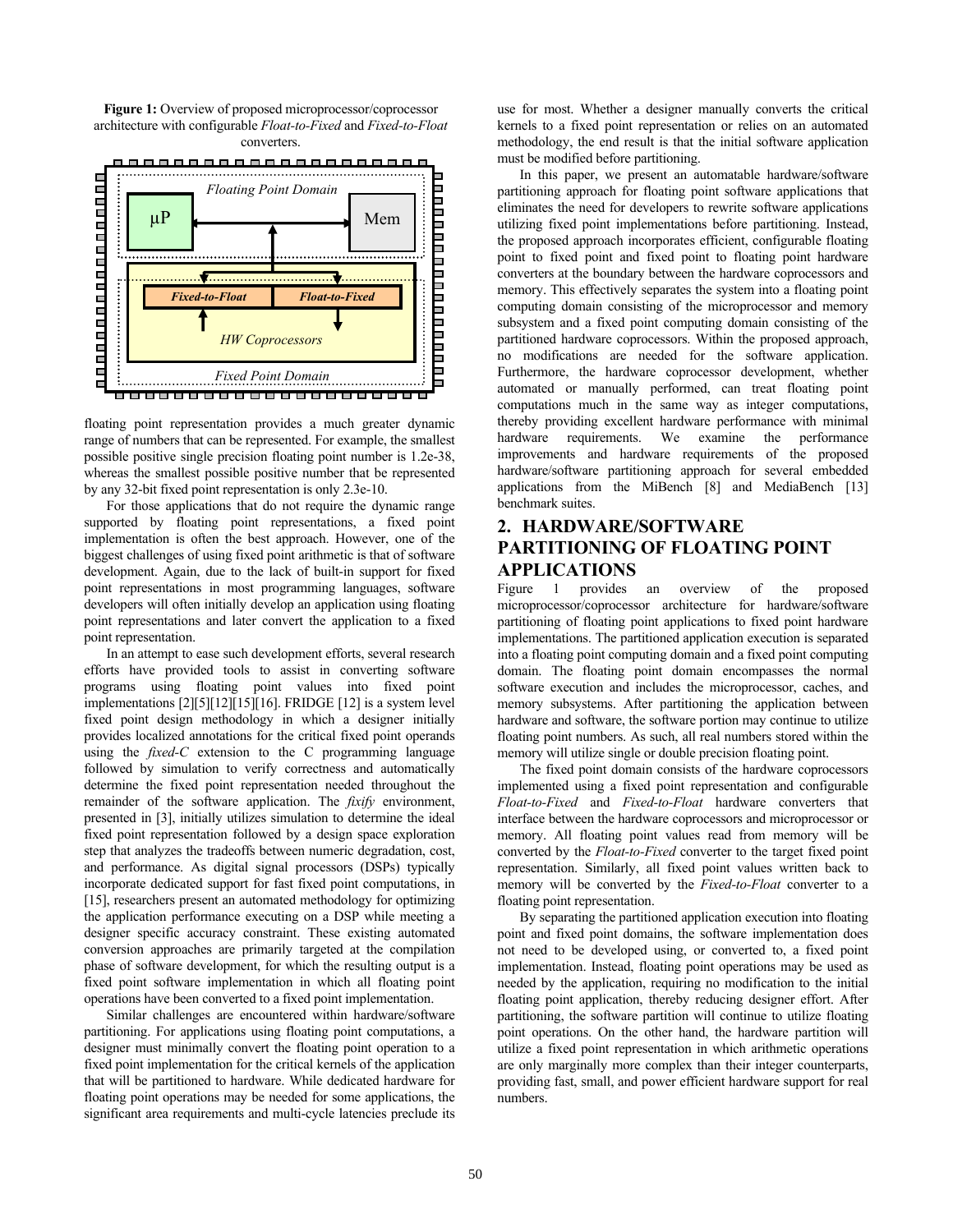

**Figure 2:** Hardware/software partitioning methodology for floating point applications.

We note that while technically possible, converting between floating point and fixed point numbers in software – a process requiring tens to hundreds of instructions for each such conversion – incurs considerable overhead that would severely impact performance, even leading to performance slowdowns.

Figure 2 presents an overview of the proposed hardware/software partitioning methodology. Initially, the software application is profiled to determine the application's critical kernels that are the potential candidates for hardware implementation. The partitioning process will then determine which critical kernels to implement in hardware, creating an initial annotated hardware description for the partitioned kernels.

During this partitioning process, all floating point data types are treated as integers – single precision as a 32-bit integer, double precision as a 64-bit integer – in creating the partitioned hardware coprocessors. However, as the floating point values will eventually be replaced by the required fixed point representations, the resulting hardware description includes synthesis annotations indicating which registers and computations are floating point operations that must be converted to a fixed point representation.

Floating point profiling can then be performed to determine the fixed point representation required by each critical kernel. However, if the required precision and dynamic range are already known, a designer can directly specify the required fixed point representation. Otherwise, automated fixed point profiling tools, such as those previously described, can be used to determine the required fixed point representation. Finally, the fixed point conversion process will convert the annotated hardware implementation into the final fixed point implementation by replacing the annotated floating point registers and operations with the provided fixed point representation and utilizing the configurable *Float-to-Fixed* and *Fixed-to-Float* converters.

Because different application kernels may require varying fixed point representations, the floating point profiling is performed for all candidate kernels considered for partitioning to hardware. The resulting hardware implementation may require a *Float-to-Fixed* and a *Fixed-to-Float* converter for each distinct fixed point representation needed by the hardware coprocessors. Although, if only a single fixed point representation is needed for all hardware





coprocessors, a single set of *Float-to-Fixed* and *Fixed-to-Float* converters is sufficient.

# **3. FLOATING POINT TO FIXED POINT CONVERSION**

The *Float-to-Fixed* converter is a combinational logic design that converts the incoming floating point values into the defined fixed point representation. The *Float-to-Fixed* converter is implemented as a configurable Verilog hardware description that can be configured through a set of parameters to specify both the input floating point representation and the output fixed point representation. The configurable parameters include:

- ¾ *FloatSize* specifies the total number of bits within the floating point representation. A single precision floating representation requires 32 bits, whereas a double precision floating point representation requires 64 bits.
- ¾ *MantissaBits*  specifies the number of bits within the floating point representation allocated to the mantissa. A single precision floating point representation uses 23 bits for the mantissa and a double precision representation uses 52 bits.
- ¾ *ExponentBits*  specifies the number of bits within the floating point representation allocated to the exponent. The exponent is specified as 8 bits for a single precision floating point representation and as 11 bits for a double precision representation.
- ¾ *FixedSize* specifies the total number of bits within the fixed point representation.
- ¾ *RadixPointSize* specifies the number of bits needed to represent the *RadixPoint*.
- ¾ *RadixPoint* specifies the fixed location of the radix point. The fixed radix position also corresponds to the number of bits allocated for the fractional portion of a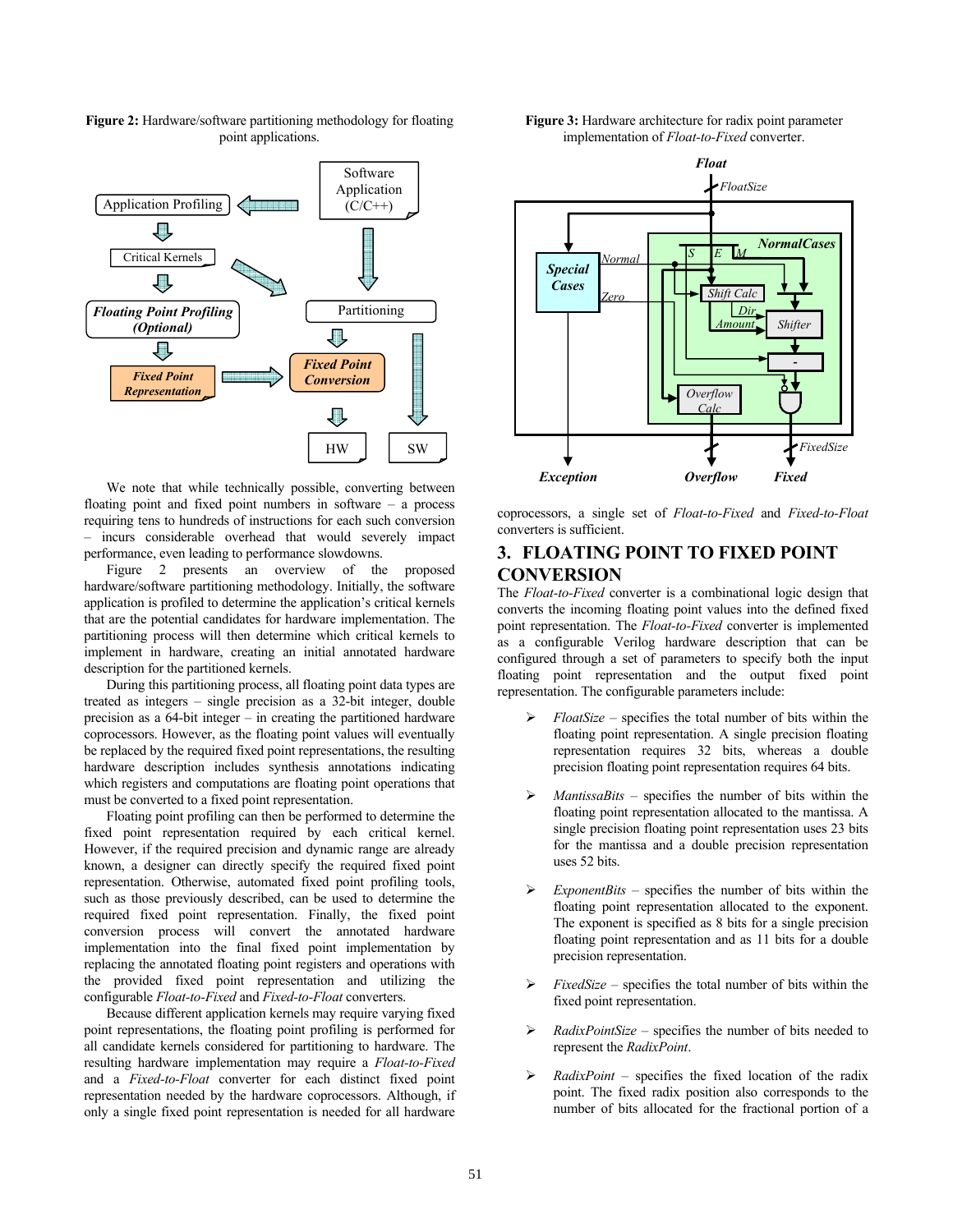fixed point number. As such, the integer portion of a fixed point representation can be calculated as *FixedSized* minus *RadixPoint*.

Figure 3 presents an overview of the *Float-to-Fixed* converter design consisting of a *NormalCases* component for handling normal floating point to fixed point conversion and a *SpecialCases* component for detecting several special representations defined within the IEEE 754 standard, including positive zero, negative zero, denormalized numbers, positive infinity, negative infinity, and not-a-number (NaN).

A fixed point representation does not support representing special cases for infinity or NaN. Thus, if a floating point input is infinity or NaN, the *SpecialCases* component will assert an *Exception* signal indicating that an exception has occurred. On the other hand, if the floating point input is the special case for representing either a positive or negative zero, the *SpecialCases* component will assert the *Zero* output signal. Finally, if the floating input is the special case for a denormalized number, the *SpecialCases* component will deassert the *Normal* output signal. A denormalized floating point number is a floating point number in which mantissa directly specifies the corresponding value, for which the resulting decimal value can be computed as follows:

$$
Value = (-1)^{S} * 0.M_{2} * 2^{0}
$$

*The NormalCases* component converts the input floating point value to the target fixed point representation assuming the input is not a special case and that no overflow will occur. In addition, the *NormalCases* component will also calculate an *Overflow* output that corresponds to the numbers of additional bits needed within the fixed point representation to avoid an overflow for the current conversion. Given the specified fixed point representation, incoming floating point representation, the exponent of the floating point input, and the *Normal* input from the *SpecialCases* component, the *NormalCases* component computes the required shift direction and amount needed to align the floating point number's mantissa with the fixed point representation. Once aligned, the *NormalCases* component will calculate the two's complement of the aligned value if the sign bit indicates the input is negative. Finally, all bits are and'ed with the inverse of the *Zero* input from the *SpecialCases* component to generate an output of zero if the input is one of the special cases for zero.

For designs that require multiple fixed point representations or designs for which the final fixed point representation may not be known *a priori*, the specification of the radix point for the fixed point representation can be provided as an input to the *Float-to-Fixed* converter, instead of as a parameter. With a radix point input, the modified *Float-to-Fixed* converter will incur some area and performance overhead compared to the parameter based implementation.

# **4. FIXED POINT TO FLOATING POINT CONVERSION**

The *Fixed-to-Float* converter is a combinational logic design for converting a fixed point representation into the target floating point representation. The *Fixed-to-Float* converter can be configured through the same set of parameters used to specify the *Float-to-Fixed* converter. Since the fixed point representation does not support special cases for infinity or NaN, the *Fixed-to-Float* converter need only handle the special case for representing zero. If an input fixed point number is zero, the *Fixed-to-Float* converter will output the special floating point representation for a positive





zero. Although a representation for negative zero is possible within the floating point representation, there is no such distinction in the fixed point representation. Hence, we chose to store the value of zero as a positive zero. If the fixed point input is not zero, the *Fixed-to-Float* converter first determines the sign of the fixed point number, outputting the numbers sign bit. If the number is negative, the converter will calculate the number's two's complement. The *Fixed-to-Float* converter then utilizes a priority encoder to determine the position of the most significant bit of the fixed point input whose value is one. The position of this leading one is used to determine the shift direction and amount required to shift the fixed point number into a binary scientific notation, thus obtaining the required exponent and mantissa for the floating point representation.

Again, for designs that require multiple fixed point representations or designs for which the final fixed point representation may not be known *a priori*, the specification of the radix point can be provided as an input to the *Fixed-to-Float* converter, instead of as a parameter.

# **5. FIXED POINT HARDWARE COPROCESSOR**

The *Float-to-Fixed* and *Fixed-to-Float* converters allow for a straightforward fixed point coprocessor implementation. Figure 4 presents an overview of the hardware coprocessor interface to memory encapsulating the integration of the *Float-to-Fixed* and *Fixed-to-Float* converters. The memory interface utilized within this illustration includes a memory address (*Addr*) input, separate read (*Rd*) and write (*Wr*) control inputs, a byte enable (*BE*) control input which enables writing individual bytes in a word addressable memory, and separate data inputs (*DataIn*) and data outputs (*DataOut*).

The hardware coprocessor can directly interface with the memory's *Addr*, *BE, and Rd* inputs. Memory reads include both reading floating point values as well as reading integer values. To provide a clear distinction between floating point and integer data, separate inputs for integer and converted fixed point values are provided to the coprocessor. For reading integer data from memory, the coprocessor's *IntDataIn* input provides the unaltered value read from memory. Alternatively, for reading floating point values from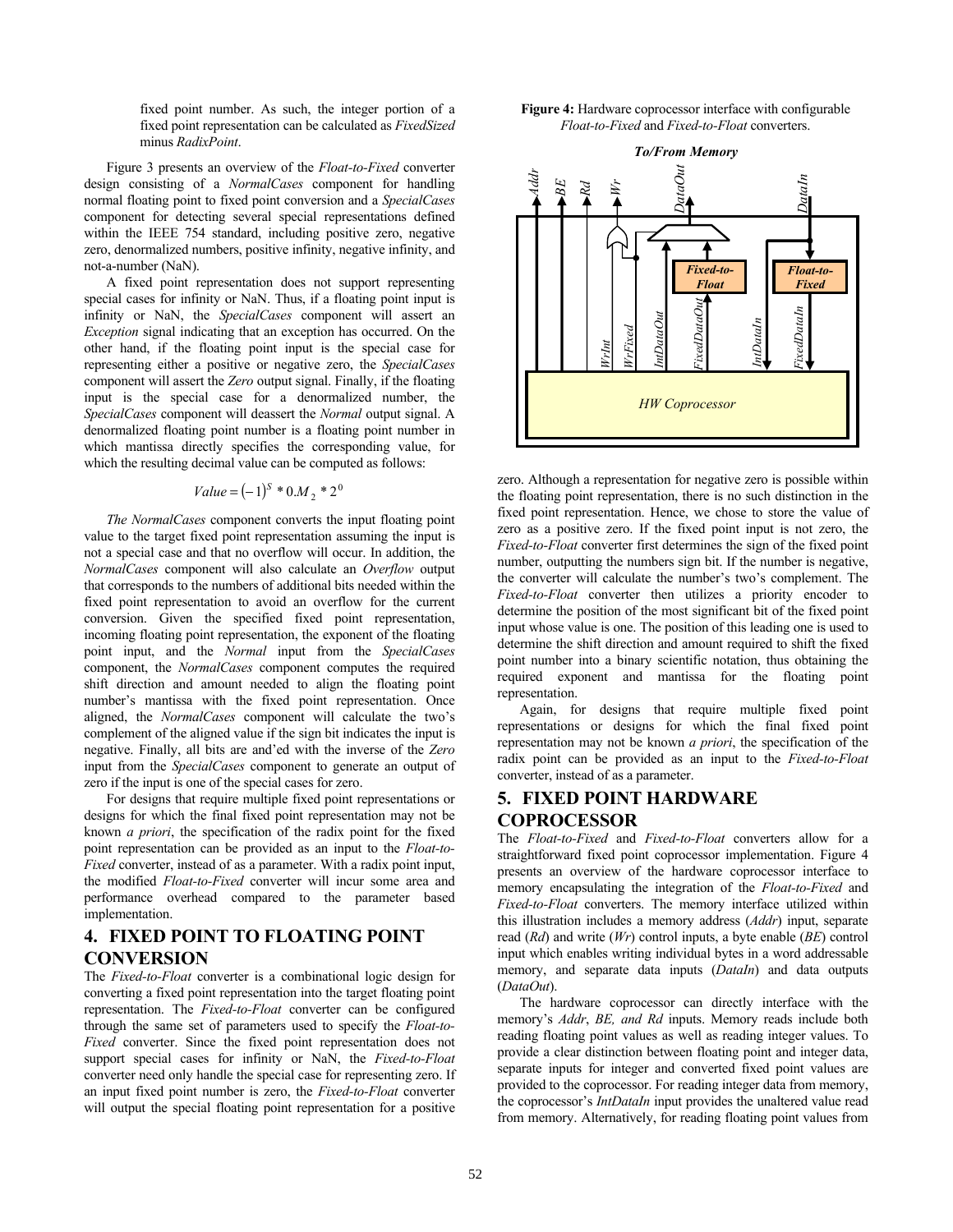| <b>Table I:</b> Area ( <i>LUTs</i> ) and delay ( <i>nanoseconds</i> ) requirements for |
|----------------------------------------------------------------------------------------|
| <i>Float-to-Fixed</i> and <i>Fixed-to-Float</i> converters implemented using           |
| the Xilinx Virtex-5 FPGA.                                                              |

|                           | <b>Radix Point Parameter</b><br><b>DELAY</b> | AREA | <b>Radix Point Input</b><br><b>DELAY</b><br>AREA |     |
|---------------------------|----------------------------------------------|------|--------------------------------------------------|-----|
| Float-to-Fixed (SP»12.20) | 4.56                                         | 357  | 5.04                                             | 401 |
| Float-to-Fixed (SP»21.30) | 5.12                                         | 386  | 5.62                                             | 421 |
| Float-to-Fixed (SP»17.47) | 5.38                                         | 421  | 5.85                                             | 468 |
| Fixed-to-Float (12.20»SP) | 4.81                                         | 251  | 5.60                                             | 206 |
| Fixed-to-Float (21.30»SP) | 5.74                                         | 418  | 8.01                                             | 342 |
| Fixed-to-Float (17.47»SP) | 6.38                                         | 571  | 9.03                                             | 417 |

memory, the *FixedDataIn* input is connected to the output of the *Float-to-Fixed* converter providing the converted value to the coprocessor.

Similarly, the hardware coprocessor interface includes separate data outputs for writing integer (*IntDataOut*) and fixed point (*FixedDataOut*) values to memory. The *WrFixed* control output is utilized by the coprocessor to indicate the current value being written to memory is a fixed point value that needs to be converted to floating point. The *WrFixed* controls a multiplexer that either connects the *IntDataOut* output or converted floating point output of the *Fixed-to-Float* converter to the memory's data input. The *WrInt* control output is utilized by the coprocessor to indicate the current value being written to memory is an integer value. The coprocessor's *WrFixed* and *WrInt* outputs are connected via an OR gate to the memory's *Wr* input.

## **6. EXPERIMENTAL RESULTS**

We implemented the configurable *Float-to-Fixed* and *Fixed-to-Float* converters using the Verilog hardware description language, in which the radix point can be specified as a parameter within the converter description or provided as an input to the converters. Three implementations for the *Float-to-Fixed* and *Fixed-to-Float* converters are needed for the various software applications considered within this paper. The first set of converters *(12.20)* is needed for converting between a single precision floating point representation and a 32-bit fixed point representation with a radix point of 20. The second set of converters *(21.30)* converts between a single precision floating point representation and a 51-bit fixed point representation with a radix point of 30. Finally, the third set of converters *(17.47)* converts between a single precision floating point representation and a 64-bit fixed point representation with a radix point of 47. The *Float-to-Fixed* and *Fixed-to-Float* converters were synthesized to a Xilinx Virtex-5 FPGA using the Xilinx ISE 9.2 synthesis tools with speed as the main optimization goal.

Table I presents the area (*lookup tables (LUTs)*), and delay (*nanoseconds*) for the three *Float-to-Fixed* and *Fixed-to-Float* converter pairs described above. On average, the radix point parameter implementation of the *Float-to-Fixed* converter is 9% faster with 10% fewer LUTs than the input based implementation. On the other hand, the radix point parameter implementation of the *Fixed-to-Float* converter is 25% faster, but that increase in speed comes at the expense of increased area – requiring 30% more LUTs.

Using the *Float-to-Fixed* and *Fixed-to-Float* converters and the proposed hardware/software partitioning approach, we partitioned the *mpeg2dec*, *mpeg2enc*, and *epic* applications of the MediaBench benchmark suite [13] and *fft* and *ifft* applications on the MiBench benchmark suite [8], all of which required extensive floating point calculations. The target architecture includes a 250 MHz MIPS processor with support for floating point calculations and a Xilinx

| <b>Table II:</b> Application execution time and speedup for <i>mpeg2dec</i> , |
|-------------------------------------------------------------------------------|
| <i>mpeg2enc, epic, fft, and ifft applications.</i>                            |

|          | <b>SW</b> | <b>Radix Point Parameter</b><br><b>HW/SW</b> |      |     | <b>Radix Point Input</b><br><b>HW/SW</b> |      |     |  |
|----------|-----------|----------------------------------------------|------|-----|------------------------------------------|------|-----|--|
|          | (s)       | <b>MHz</b>                                   | (s)  | s   | MHz                                      | (s)  | S   |  |
| mpeg2dec | 1.02      | 101                                          | 0.31 | 3.3 | 77                                       | 0.34 | 3.0 |  |
| mpeg2enc | 17.02     | 101                                          | 5.52 | 3.1 | 77                                       | 5.66 | 3.0 |  |
| epic     | 0.32      | 88                                           | 0.18 | 1.8 | 69                                       | 0.20 | 1.6 |  |
| fft/ifft | 2.88      | 82                                           | 0.35 | 8.2 | 74                                       | 0.39 | 7.5 |  |
| Average: |           |                                              |      | 4.9 |                                          |      | 4.5 |  |

Virtex-5 FPGA executing at the maximum frequency as determined by synthesizing the resulting fixed point coprocessors using Xilinx ISE 9.2 for both the parameter based and input based converter alternatives.

As determined by application profiling, the majority of execution time for *mpeg2dec* is spent computing the inverse discrete cosine transform (IDCT) that is implemented in software using a single precision floating point representation. Floating point profiling indicated that a 32-bit fixed point representation with a radix point of 20 provides the required dynamic range and accuracy to ensure the final results of the IDCT computation are identical to that of the floating point implementation.

For *mpeg2enc*, the partitioned critical kernels consist of the forward discrete cosine transfer (DCT) and a sum of absolute differences computation performed during motion estimation of the encoding process. While the DCT operation requires a 32-bit fixed point representation with a radix point of 20, the sum of absolute differences computation only consists of integer calculations. Thus, the resulting hardware implementation includes both integer and fixed point computations that can be efficiently enabled through the hardware coprocessor interface.

For the application *epic*, the execution is predominantly spent executing a convolution filter. The convolution filter internally utilizes a double precision floating point representation to compute the intermediate results, where the values read from and written to memory are stored using a single precision floating point representation. To provide the required dynamic range and accuracy needed for the calculation of intermediate results, floating point analysis determined that a 64-bit fixed representation with a radix point of 47 is required. We note that the *Float-to-Fixed* and *Fixed-to-Float* converters needed for this application do not need to convert from/to a double precision floating point representation because all values stored within memory are single precision floating point values.

Finally, both the *fft* and *ifft* applications of the MiBench benchmark suite resulted in almost identical hardware coprocessor implementations needed to compute Fast Fourier Transformation (FFT) and Inverse Fast Fourier Transformation (IFFT). The FFT and IFFT both utilized a double precision floating point representation to compute the intermediate results, where the values read from and written to memory are stored using a single precision floating point representation. To provide the required dynamic range and accuracy needed for the calculation of intermediate results, floating point analysis determined that a 51-bit fixed representation with a radix point of 30 is required.

Table II presents the application execution time before and after hardware/software partitioning and application speedup for the *mpeg2dec*, *mpeg2enc*, *epic, fft*, *and ifft* applications for both the radix point parameter and radix point input versions of the *Float-to-Fixed* and *Fixed-to-Float* converters. Utilizing the radix point